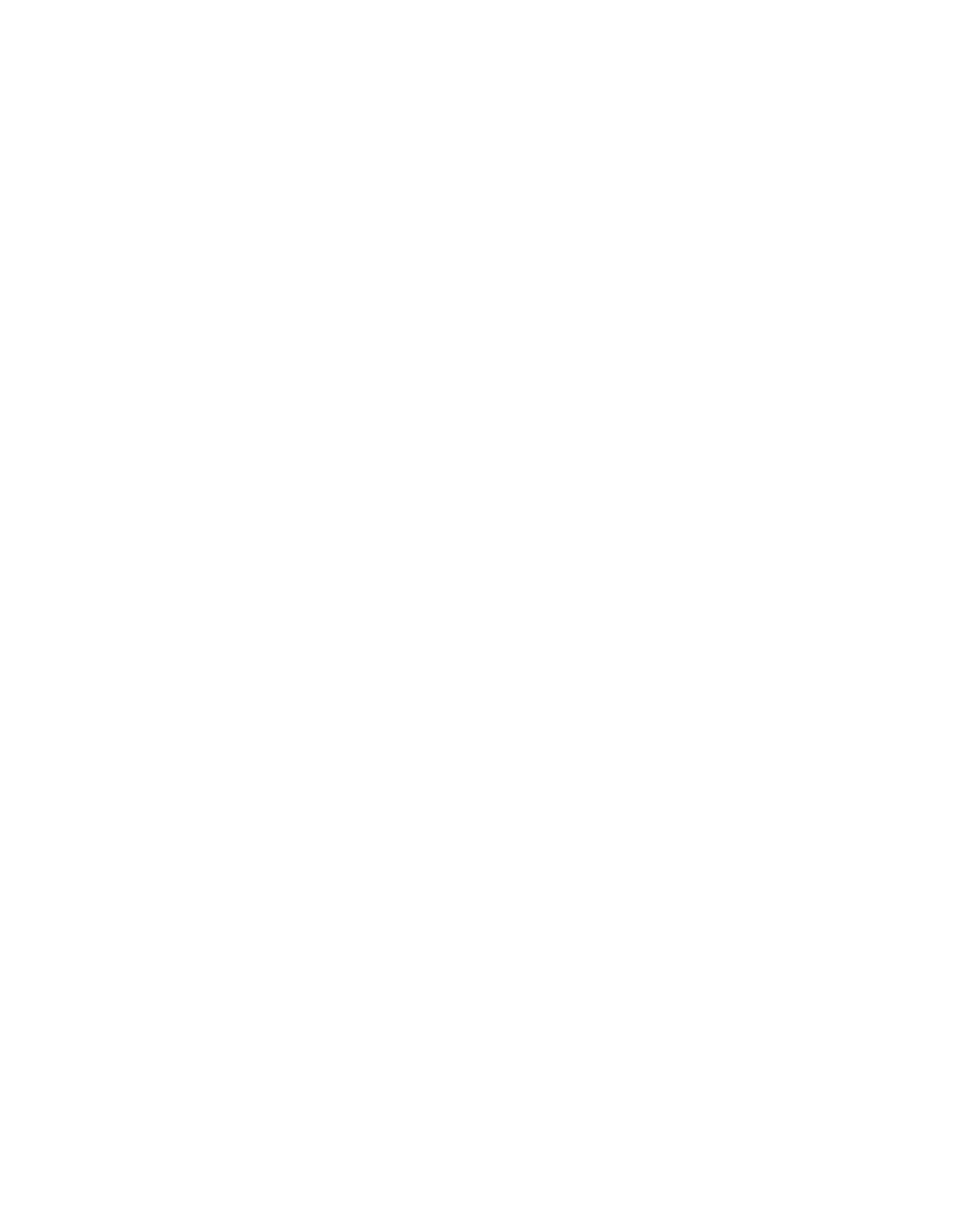# **TABLE OF CONTENTS**

| Registered Disability Savings Plan - Cessation of Eligibility for the Disability Tax Credit 3 |  |
|-----------------------------------------------------------------------------------------------|--|
|                                                                                               |  |
|                                                                                               |  |
|                                                                                               |  |
|                                                                                               |  |
|                                                                                               |  |
|                                                                                               |  |
|                                                                                               |  |
|                                                                                               |  |
|                                                                                               |  |
|                                                                                               |  |
|                                                                                               |  |
|                                                                                               |  |
|                                                                                               |  |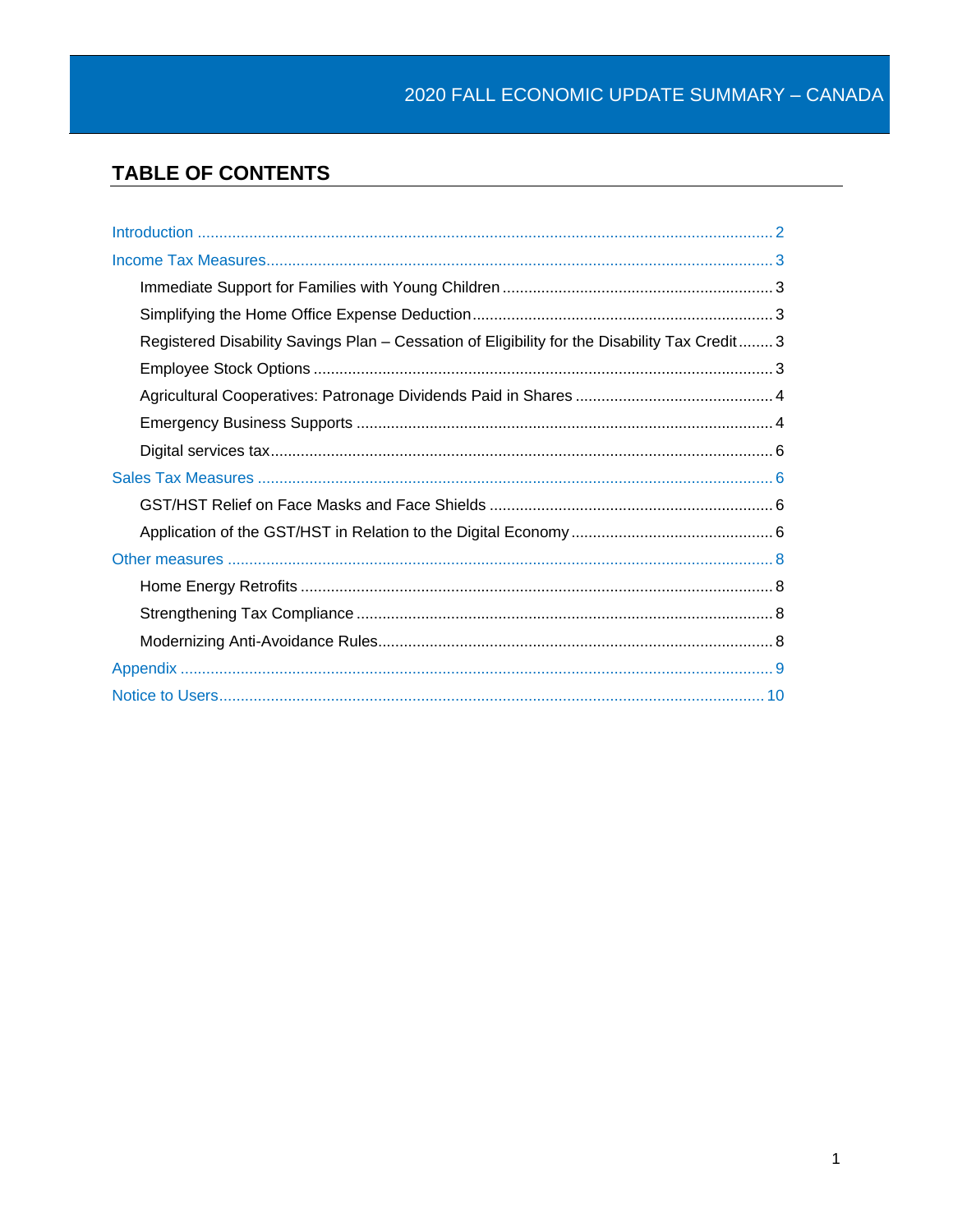# <span id="page-3-0"></span>**INTRODUCTION**

On November 30, 2020, Deputy Prime Minister and Federal Minister of Finance, Chrystia Freeland, presented the Fall 2020 Economic Update. This update proposes new measures aimed at achieving a fair tax system and specifies the terms associated with the emergency business support. In addition, the government is proposing to simplify the deduction of home office expenses and provide temporary support to families with young children.

Here are the highlights of the update.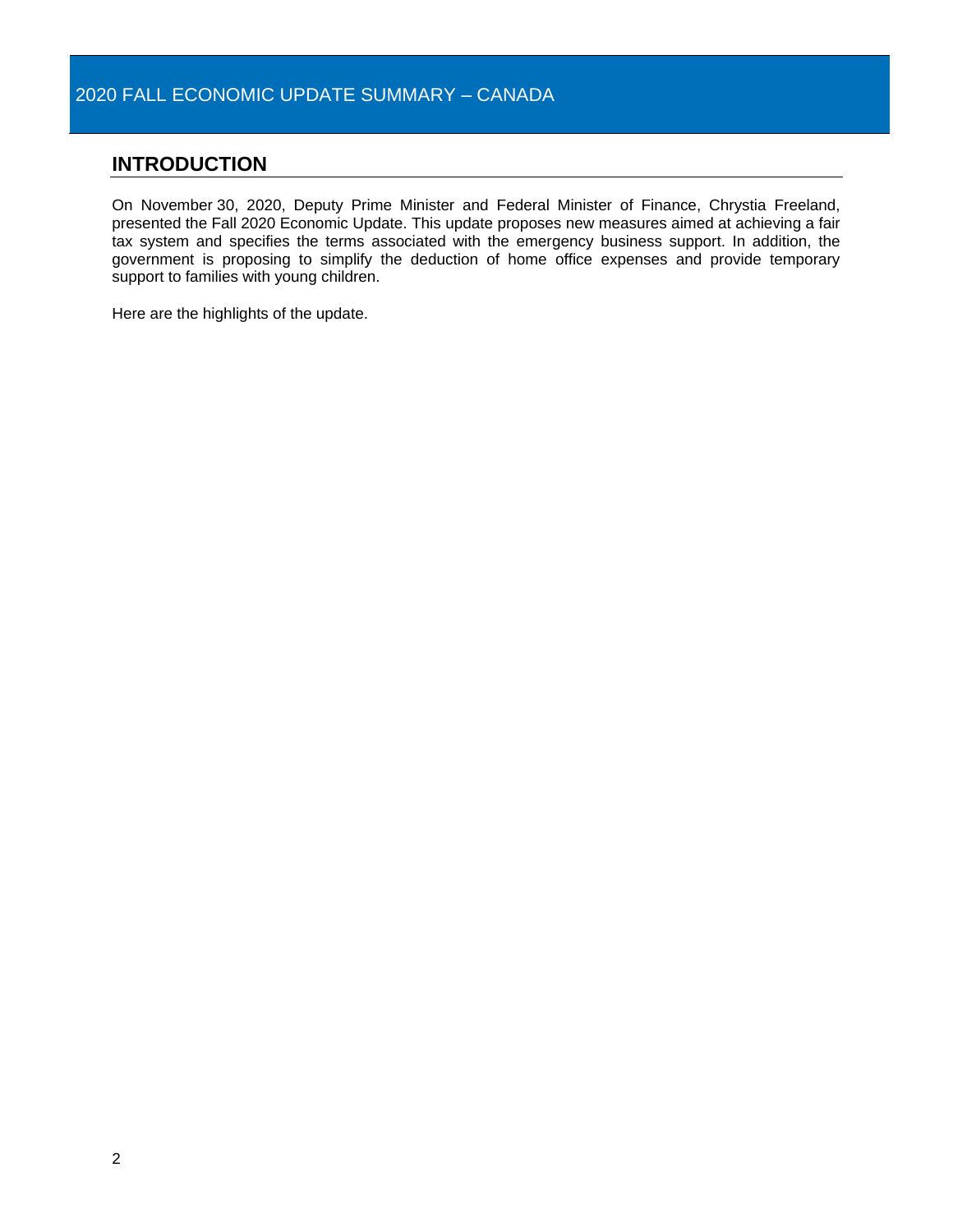# <span id="page-4-0"></span>**INCOME TAX MEASURES**

# <span id="page-4-1"></span>**Immediate Support for Families with Young Children**

The Government proposes to amend the *Income Tax Act* to provide, in 2021, four payments of:

- > \$300 per child under the age of six to families entitled to the CCB with family net income equal to or less than \$120,000, and
- > \$150 per child under the age of six to families entitled to the CCB with family net income above \$120,000.

The first of these amounts would be payable after the enabling legislation is passed, with subsequent amounts payable in the first month of each remaining quarter (i.e., at the end of April, July and October 2021). These amounts would be payable to the individual who receives a CCB amount for a particular month, i.e., the primary caregiver of the child.

For the amounts that would be payable in the first quarter of 2021 and April, a family's adjusted net income is based on the family's net income in 2019. For the months of July and October, a family's adjusted net income is based on the family's net income in 2020.

An amount would be payable in respect of a child for January, April, July or October if the child is under the age of six at the beginning of that month.

#### **Retroactive Payments**

Currently, an individual can apply to receive retroactive payments of the CCB in respect of a month on or before the day that is 10 years after the beginning of that month. In order to qualify for the additional quarterly amounts, however, an individual must be determined to be entitled to the CCB by the end of 2023.

# <span id="page-4-2"></span>**Simplifying the Home Office Expense Deduction**

To simplify the process for both taxpayers and businesses, the CRA will allow employees working from home in 2020 due to COVID-19 with modest expenses to claim up to \$400, based on the amount of time working from home, without the need to track detailed expenses, and will generally not request that people provide a signed form from their

employers. This measure will help taxpayers access deductions they are entitled to receive and simplify the tax filing process.

Further detail will be communicated by the CRA in the coming weeks.

# <span id="page-4-3"></span>**Registered Disability Savings Plan – Cessation of Eligibility for the Disability Tax Credit**

Budget 2019 proposed changes to the Registered Disability Savings Plan (RDSP) regime for beneficiaries with episodic disabilities. These proposed changes include removing the time limitation on the period for which an RDSP may remain open after a beneficiary becomes ineligible for the disability tax credit (DTC) and further, modifying repayment obligations. Budget 2019 proposed that these changes would apply as of January 1, 2021. It also proposed that until the coming-into-force date of the measure, RDSP issuers would not be required to close an RDSP solely because the beneficiary is no longer eligible for the DTC.

The Government proposes to maintain the implementation timeline for this measure. Any excess repayments of Canada Disability Savings Grants and Canada Disability Savings Bonds in respect of withdrawals made after 2020 and before the measure is enacted would be returned to a beneficiary's RDSP following enactment.

#### **Modification to Improve Fairness**

To ensure more equitable treatment, the Government proposes an additional modification to the formula put forward in Budget 2019 for determining the amount of grants and bonds held back from a withdrawal.

# <span id="page-4-4"></span>**Employee Stock Options**

Budget 2019 announced the government's intention to move forward with changes to limit the benefit of the employee stock option deduction for high-income individuals employed at large, long-established, mature firms.

The government is proposing to introduce a \$200,000 annual limit which will apply to employee stock option grants that can qualify for the employee stock option deduction. This limit will be based on the fair market value of the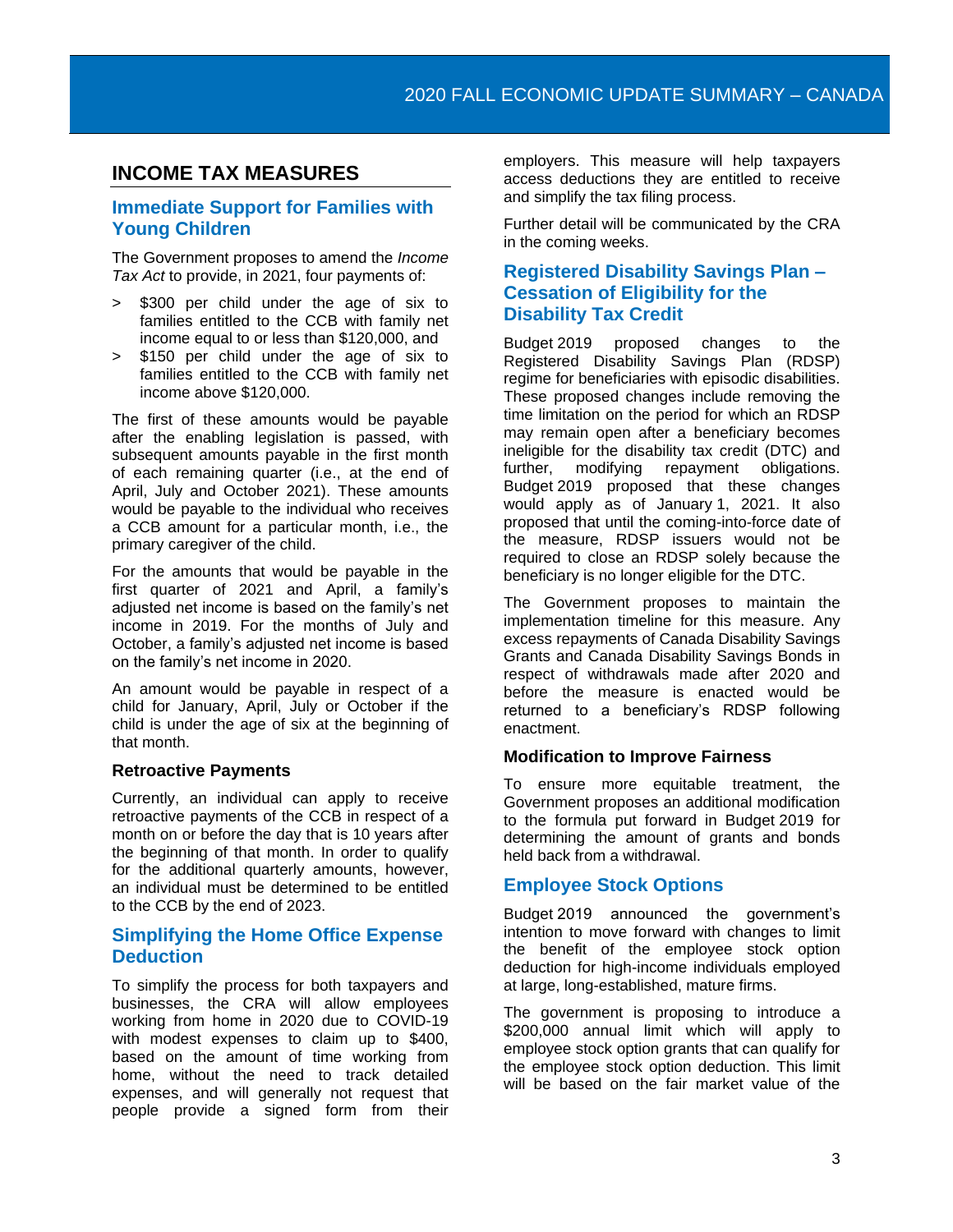shares underlying the options, at the time the options are granted.

#### **New Tax Rules**

#### **Employee Tax Treatment**

Where an employee exercises an employee stock option that is in excess of the \$200,000 limit, the difference between the fair market value of the share at the time the option is exercised and the amount paid by the employee to acquire the share would be treated as a taxable employment benefit. The full amount of the employment benefit would be included in the income of the employee for the year the option is exercised, consistent with the treatment of other forms of employment income. The employee would not be entitled to the stock option deduction in respect of this employment benefit.

#### **Charitable Donations**

If an employee donates a publicly listed share acquired under a stock option that is in excess of the \$200,000 limit, the employee could be eligible for the charitable donation tax credit but would not be eligible for any deduction on any associated employee stock option benefit. Any capital gain that has accrued since the share was acquired under the stock option agreement would continue to be eligible for the full exemption from capital gains tax, subject to the existing rules.

#### **Employer Tax Treatment**

For employee stock options in excess of the \$200,000 limit, the employer would be entitled to an income tax deduction in respect of the stock option benefit included in the employee's income. The deduction may be claimed in the taxation year of the employer that includes the day on which the employee exercised the stock option.

Employers subject to the new rules would be able to choose whether to grant employee stock options under the existing tax treatment, up to the \$200,000 limit per employee, or whether to grant employee stock options under the new tax treatment (i.e., ineligible for the employee stock option deduction, and instead eligible for a deduction for corporate income tax purposes).

#### **Employers Subject to the New Tax Rules**

Employee stock options granted by Canadiancontrolled private corporations (CCPCs) will not be subject to the new limit. This responds to the government's previously stated objective that start-ups will not be impacted by this change.

In recognition of the fact that some non-CCPCs could be start-ups, emerging or scale-up companies, non-CCPC employers with annual gross revenues of \$500 million or less will also not be subject to the new limit.

#### **Coming into Force**

The new tax rules would apply to employee stock options granted after June 2021. The existing rules would continue to apply to options granted before July 2021 (including qualifying options granted after June 2021 that replace options granted before July 2021).

# <span id="page-5-0"></span>**Agricultural Cooperatives: Patronage Dividends Paid in Shares**

Budget 2015 extended the tax deferral that applies to patronage dividends paid by an eligible agricultural cooperative to its members in the form of eligible shares issued before 2021.

Absent this deferral, a patronage dividend paid in shares would be taxable to the member in the year received. The cooperative paying the dividend would also be required to withhold an amount from the dividend and remit it to the Canada Revenue Agency on account of the recipient's tax liability. Prior to the introduction of the deferral, a portion of the dividend was typically paid in cash in order to fund the member's tax liability. This cash portion could represent a significant outlay of capital for the agricultural cooperative.

The Government proposes to extend this measure to apply in respect of eligible shares issued before 2026.

# <span id="page-5-1"></span>**Emergency Business Supports**

## **Canada Emergency Wage Subsidy Extension**

#### **Support for active employees**

The wage subsidy for active employees includes a base subsidy for all employers that have experienced a decline in revenues, as well as a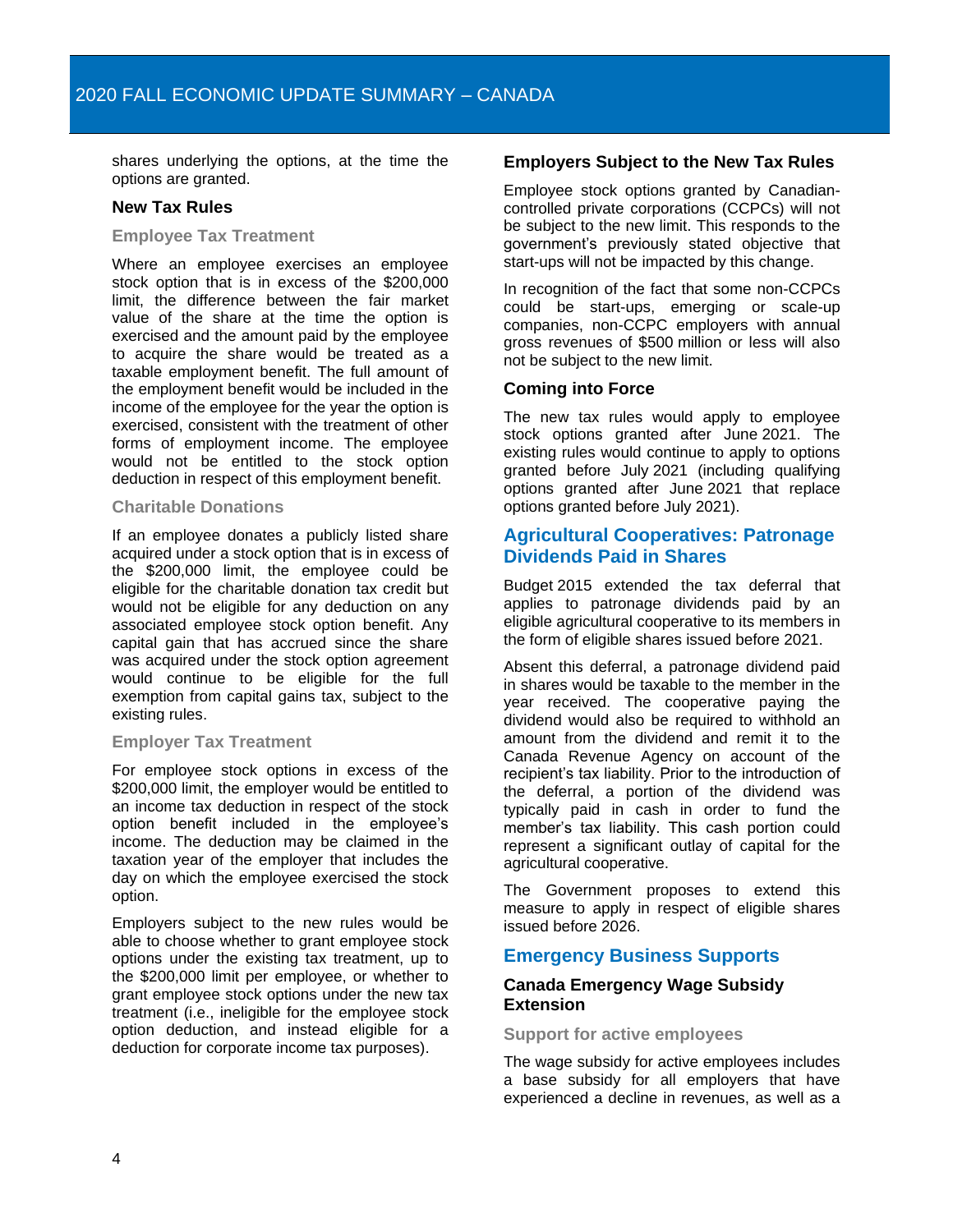top-up wage subsidy available to employers most adversely impacted by the pandemic. The maximum combined base subsidy and top-up wage subsidy rate is set at 65 per cent for the current qualifying period, which ends on December 19, 2020.

The Government proposes to increase the maximum wage subsidy to 75 per cent for the eleventh to thirteenth qualifying periods, which run from December 20, 2020 to January 16, 2021, from January 17, 2021 to February 13, 2021 and from February 14, 2021 to March 13, 2021, respectively. The maximum base subsidy would remain at 40 per cent and the maximum top-up wage subsidy rate would increase to 35 per cent, as set out in Table 1.

#### **Table1**

**Canada Emergency Wage Subsidy Rate Structure, Periods 11 to 13 (December 20, 2020 to March 13, 2021)**

| $\sim$ 0.000 $\sim$ 0.000 $\sim$ 0.000 $\sim$ 0.000 $\sim$ 0.000 $\sim$ 0.000 $\sim$ 0.000 $\sim$ 0.000 $\sim$ |                          |                                   |  |  |  |
|----------------------------------------------------------------------------------------------------------------|--------------------------|-----------------------------------|--|--|--|
| Revenue<br>decline                                                                                             | <b>Base subsidy</b>      | Top-up<br>wage subsidy            |  |  |  |
| 70% and over                                                                                                   | 40%                      | 35%                               |  |  |  |
| 50 to 69%                                                                                                      | 40%                      | (Revenue decline -<br>50%) x 1.75 |  |  |  |
| 1 to 49%                                                                                                       | Revenue decline<br>x 0.8 | 0%                                |  |  |  |

#### **Support for furloughed employees**

A separate wage subsidy rate structure applies for furloughed employees. To ensure that the wage subsidy for furloughed employees remains aligned with benefits available under EI, the Government proposes that the weekly wage subsidy for a furloughed employee from December 20, 2020 to March 13, 2021 be the lesser of:

- the amount of eligible remuneration paid in respect of the week; and
- > the greater of:
	- \$500, and
	- 55 per cent of pre-crisis remuneration for the employee, up to a maximum subsidy amount of \$595.

Employers will also continue to be entitled to claim under the wage subsidy their portion of contributions in respect of the Canada Pension Plan, EI, the Quebec Pension Plan and the Quebec Parental Insurance Plan in respect of furloughed employees.

#### **Reference periods**

For the purposes of the wage subsidy (and the rent subsidy, as discussed below), an employer's decline in revenues is generally determined by comparing the change in the employer's monthly revenues, year-over-year. An employer may also elect to use an alternative approach, which compares the change in the employer's monthly revenues relative to the average of its January 2020 and February 2020 revenues. A deeming rule provides that an employer's decline in revenues for any particular qualifying period is the greater of its decline in revenues for the particular qualifying period and the immediately preceding qualifying period.

Table 2 in [appendix](#page-10-0) outlines the proposed reference periods for determining an eligible employer's decline in revenues from December 20, 2020 to March 13, 2021.

Employers that had chosen to use the general approach for prior periods would continue to use that approach. Similarly, employers that had chosen to use the alternative approach would continue to use the alternative approach.

All the other parameters of the program would remain unchanged. Details for the wage subsidy for any periods beyond March 13, 2021 will be proposed at a later date.

# **Canada Emergency Rent Subsidy Extension**

#### **Rate structure**

The Government proposes to extend, until March 13, 2021, the current rate structure for the base rent subsidy (which applies until December 19, 2020), as shown in Table 3.

#### **Table3**

#### **Canada Emergency Rent Subsidy Rate Structure, Periods 11\* to 13 (December 20, 2020 to March 13, 2021)**

| Revenue decline | <b>Base subsidy</b>                        |  |  |
|-----------------|--------------------------------------------|--|--|
| 70% and more    | 65%                                        |  |  |
| 50 to 69%       | $40\% +$ (Revenue decline - 50%)<br>x 1.25 |  |  |
| 1 to 49%        | Revenue decline x 0.8                      |  |  |

\* Period 11 of the Canada Emergency Wage Subsidy is the fourth period of the Canada Emergency Rent Subsidy. Period identifiers have been aligned for simplicity.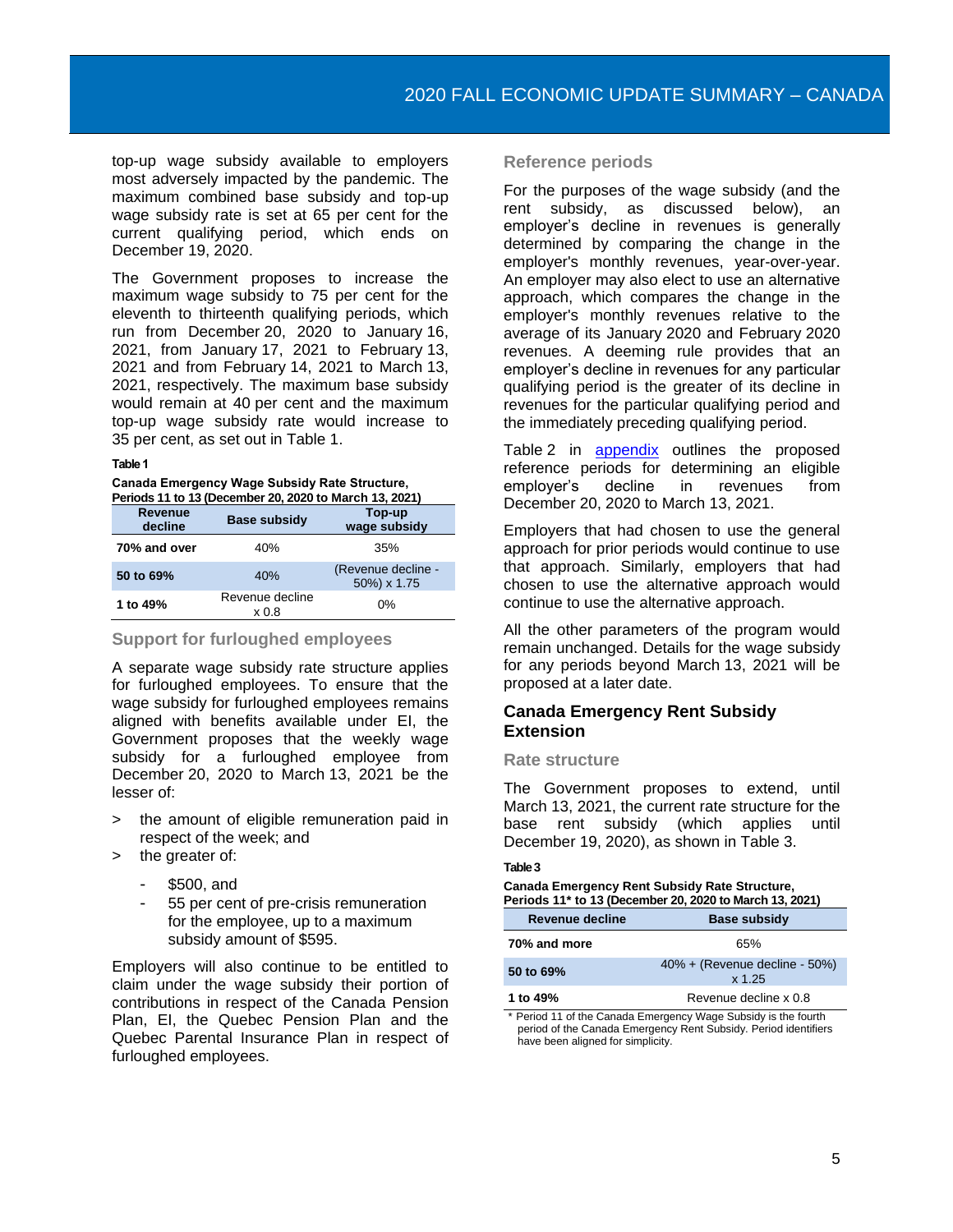#### **Revenue decline calculation**

Both the rent subsidy and the wage subsidy use the same calculation to determine an organization's revenue decline. As a result, the same reference periods are used to calculate an organization's decline in revenues for the wage subsidy and the rent subsidy.

Details for the rent subsidy for any period beyond March 13, 2021 will be proposed at a later date.

#### **Lockdown Support Extension**

For locations that must cease operations or significantly limit their activities under a public health order, the Government introduced the Lockdown Support through the Canada Emergency Rent Subsidy program to provide additional help. In order to qualify for the Lockdown Support, an applicant must qualify for the base rent subsidy.

The Government proposes to extend, until March 13, 2021, the current 25-per-cent rate for the Lockdown Support.

Details for the Lockdown Support for any period beyond March 13, 2021 will be proposed at a later date.

#### <span id="page-7-0"></span>**Digital services tax**

The government proposes to implement a tax on corporations providing digital services, with effect from January 1, 2022, which would apply until such time as an acceptable common approach (OECD) comes into effect.

Further details will be announced in Budget 2021.

# <span id="page-7-1"></span>**SALES TAX MEASURES**

## <span id="page-7-2"></span>**GST/HST Relief on Face Masks and Face Shields**

In order to support public health during the COVID-19 pandemic, the Government proposes to temporarily relieve (i.e., zero rate) supplies of certain face masks and face shields from the Goods and Services Tax/Harmonized Sales Tax (GST/HST).

The zero-rating of the GST/HST would apply to face masks (medical and non-medical) and face shields designed for human use that meet certain specifications.

This measure would apply to supplies of these items made after December 6, 2020. It is also proposed that this measure only be in effect until their use is no longer broadly recommended by public health officials for the COVID-19 pandemic.

## <span id="page-7-3"></span>**Application of the GST/HST in Relation to the Digital Economy**

#### **GST/HST on Cross-Border Digital Products and Cross-Border Services**

The Government proposes that non-resident vendors supplying digital products or services (including traditional services) to consumers in Canada be required to register for the GST/HST and to collect and remit the tax to the CRA on their taxable supplies to Canadian consumers.

It is also proposed that distribution platform operators be generally required to register for the GST/HST and to collect and remit the tax on the supplies that these platforms facilitate of digital products or services of non-resident vendors to Canadians.

To facilitate compliance with these requirements a simplified GST/HST registration and remittance framework would be available to nonresident vendors and non-resident distribution platform operators that are not carrying on business in Canada (e.g., have no permanent establishment in Canada).

The proposed new simplified system would include the following key features.

- > Simplified online registration and remittances
- > Business-to-consumer supplies **only**
- > General rule tax based on consumer's residence (subject to exceptions)
- > No input tax credits:
- > \$30,000 registration threshold:

#### **Purchases by GST/HST Registered Businesses**

A GST/HST registered business will continue to be required to self-assess and remit the GST/HST on its purchases of digital products and services from non-resident vendors and non-resident distribution platform operators,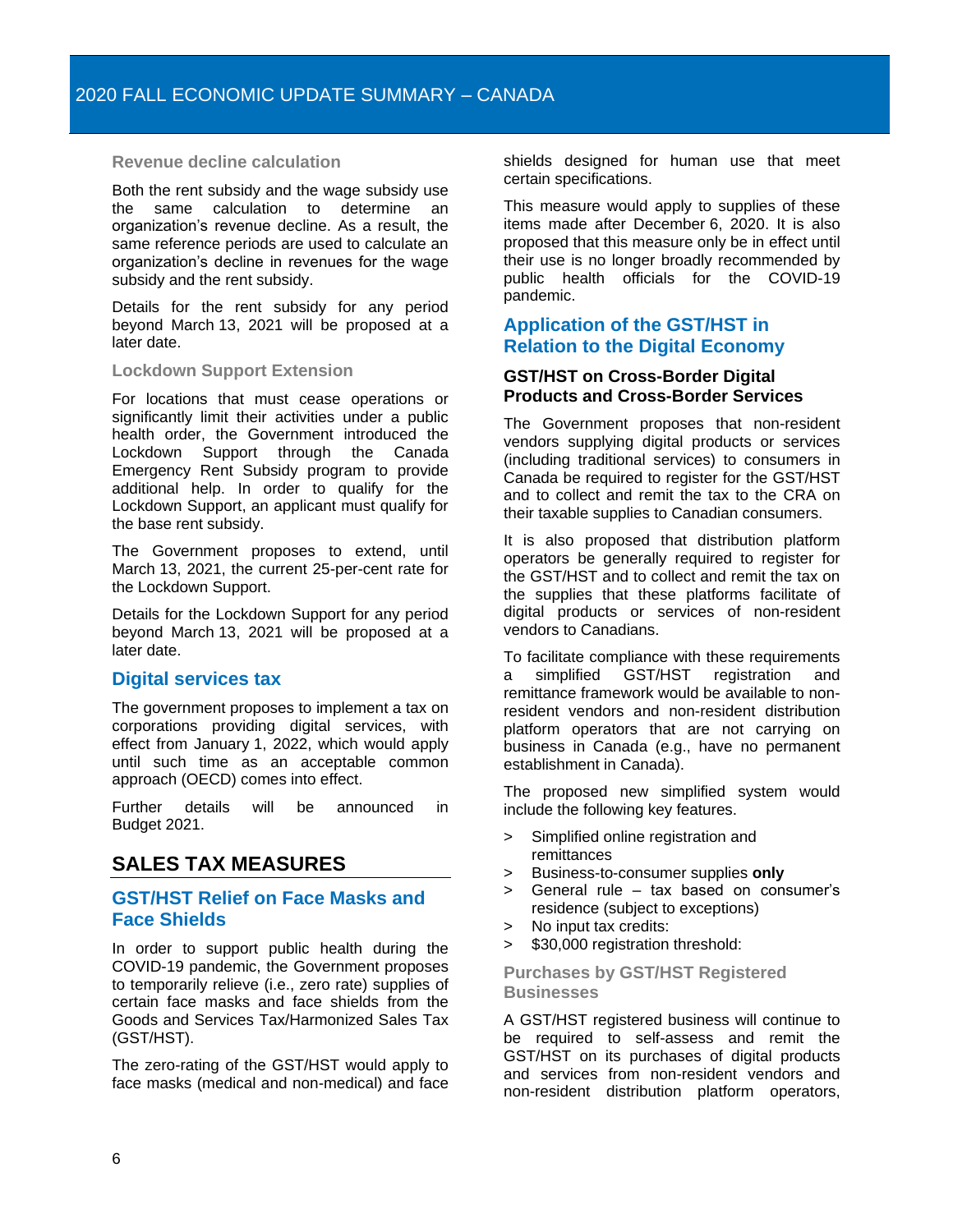unless the purchase is for use exclusively in the business's commercial activities.

To help protect the integrity of the proposed simplified GST/HST framework, a penalty would apply if a person provides a GST/HST registration number to a non-resident vendor or non-resident distribution platform operator to evade, or attempt to evade, tax on the purchase of digital products or services acquired for personal consumption.

Where a GST/HST registered business provides its GST/HST registration number and is nevertheless charged the GST/HST, the business would be able to request a refund from the non-resident vendor or non-resident distribution platform operator. Any GST/HST paid by the registered business in such cases would not be recoverable by claiming an input tax credit or by filing a tax paid in error claim.

#### **GST/HST on Goods Supplied through Fulfillment Warehouses**

The Government proposes to:

- > require distribution platform operators to register under the normal GST/HST rules and to collect and remit the GST/HST in respect of sales of goods that are located in fulfillment warehouses in Canada (or shipped from a place in Canada to a purchaser in Canada), when those sales are made by non-registered vendors through distribution platforms;
- > require non-resident vendors to register under the normal GST/HST rules and to collect and remit the GST/HST in respect of sales of goods that are located in fulfillment warehouses in Canada (or shipped from a place in Canada to a purchaser in Canada), when those sales are made by the nonresident vendors on their own (i.e., they are not made through a distribution platform); and
- > require fulfillment businesses in Canada to notify the CRA that they are carrying on a fulfillment business and to maintain records regarding their non-resident clients and the goods they store on behalf of their nonresident clients.

#### **GST/HST on Platform-based Short-Term Accommodation**

The Government proposes to apply the GST/HST on all supplies of short-term accommodation in Canada facilitated through a digital platform (hereinafter referred to as an "accommodation platform"). Under the proposal, the GST/HST would be required to be collected and remitted on short-term accommodations supplied in Canada through an accommodation platform by either the property owner or the accommodation platform operator as follows:

- > The property owner (or person responsible for providing the accommodation responsible person), where the owner (or responsible person) is registered for the GST/HST.
- > The accommodation platform operator, where the property owner (or responsible person) is not registered for the GST/HST. In these circumstances, the accommodation platform operator would be deemed to be the supplier of the short-term accommodation.

#### **Purchases by GST/HST Registered Businesses**

A GST/HST registered business will continue to be required to self-assess and remit the GST/HST on its purchases of short-term accommodation facilitated by a non-resident accommodation platform operator that is registered under the simplified GST/HST registration/remittance system, unless the purchase is for use exclusively in the business's commercial activities.

A penalty would apply if a person provides a GST/HST registration number to a non-resident accommodation platform operator to evade, or attempt to evade, tax on the purchase of shortterm accommodation in Canada acquired for personal consumption.

Where a GST/HST registered business provides its GST/HST registration number to such a nonresident accommodation platform operator and is nevertheless charged the GST/HST on the supply of short-term accommodation, the business would be able to request a refund of the tax from the non-resident accommodation platform operator. Any GST/HST paid by the registered business in such cases would not be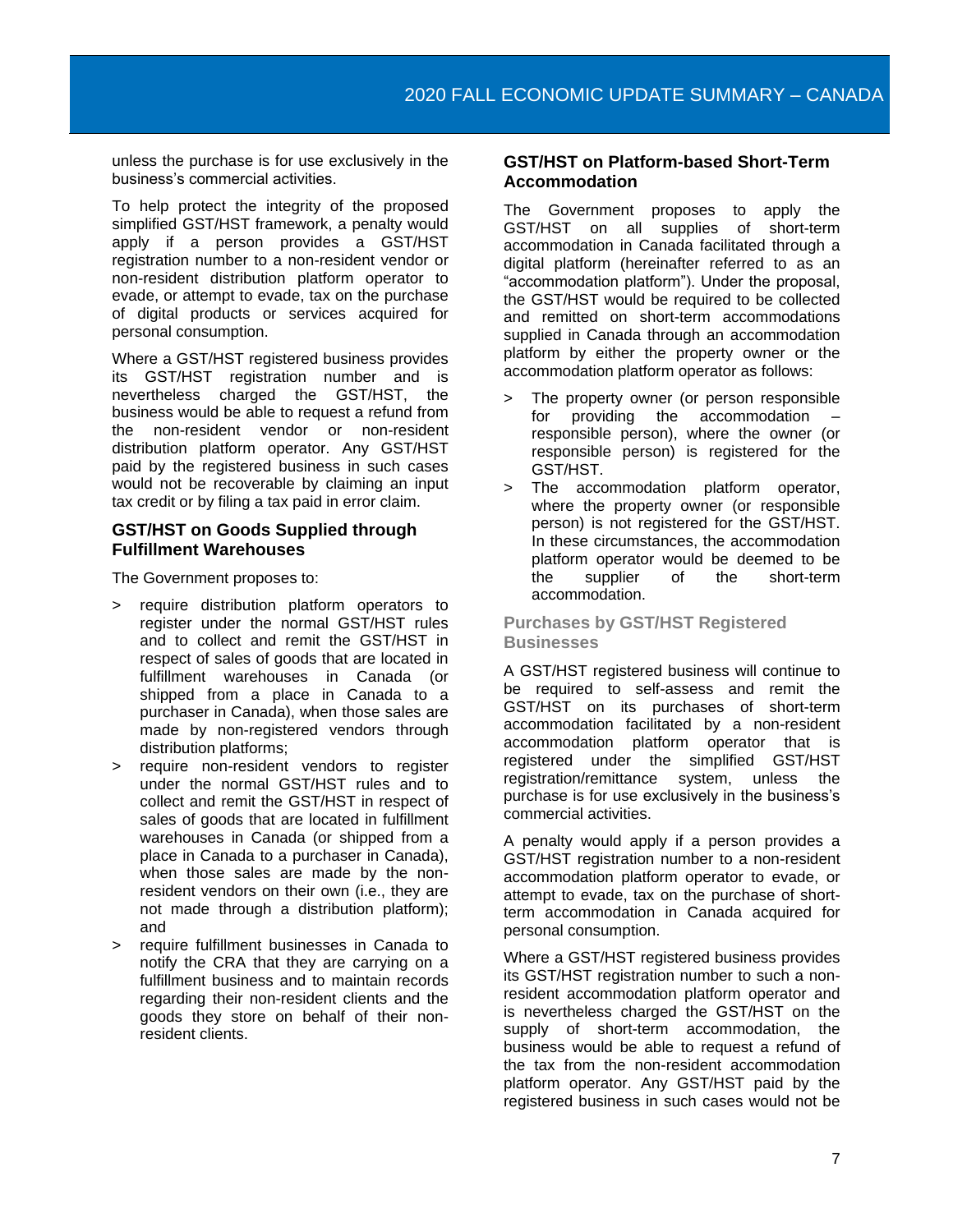recoverable by claiming an input tax credit or by filing a tax paid in error claim.

#### **Coming into Force of these Changes**

These changes are proposed to be effective July 1, 2021, which will provide time for the government to consult stakeholders on the proposed changes and for stakeholders to comply with these proposals.

# <span id="page-9-0"></span>**OTHER MEASURES**

#### <span id="page-9-1"></span>**Home Energy Retrofits**

The government proposes grants of up to \$5,000 to help homeowners make energyefficient improvements to their homes,

Additional information on home energy efficiency grants will be provided in a future announcement, and eligibility for these grants will be retroactive to December 1, 2020.

# <span id="page-9-2"></span>**Strengthening Tax Compliance**

The government proposes to allow the CRA to fund new initiatives and extend existing programs targeting international tax evasion and aggressive tax avoidance. Specifically, the CRA will hire additional offshore-focused auditors to focus on individuals who avoid taxes by hiding income and assets offshore, enhance the audit function targeting higher-risk tax filings, including those of high-net worth individuals, and strengthen its ability to fight tax crimes such as money laundering and terrorist financing by upgrading tools and increasing international cooperation.

# <span id="page-9-3"></span>**Modernizing Anti-Avoidance Rules**

The government will launch consultations on the modernization of Canada's anti-avoidance rules, in particular the General Anti-Avoidance Rule.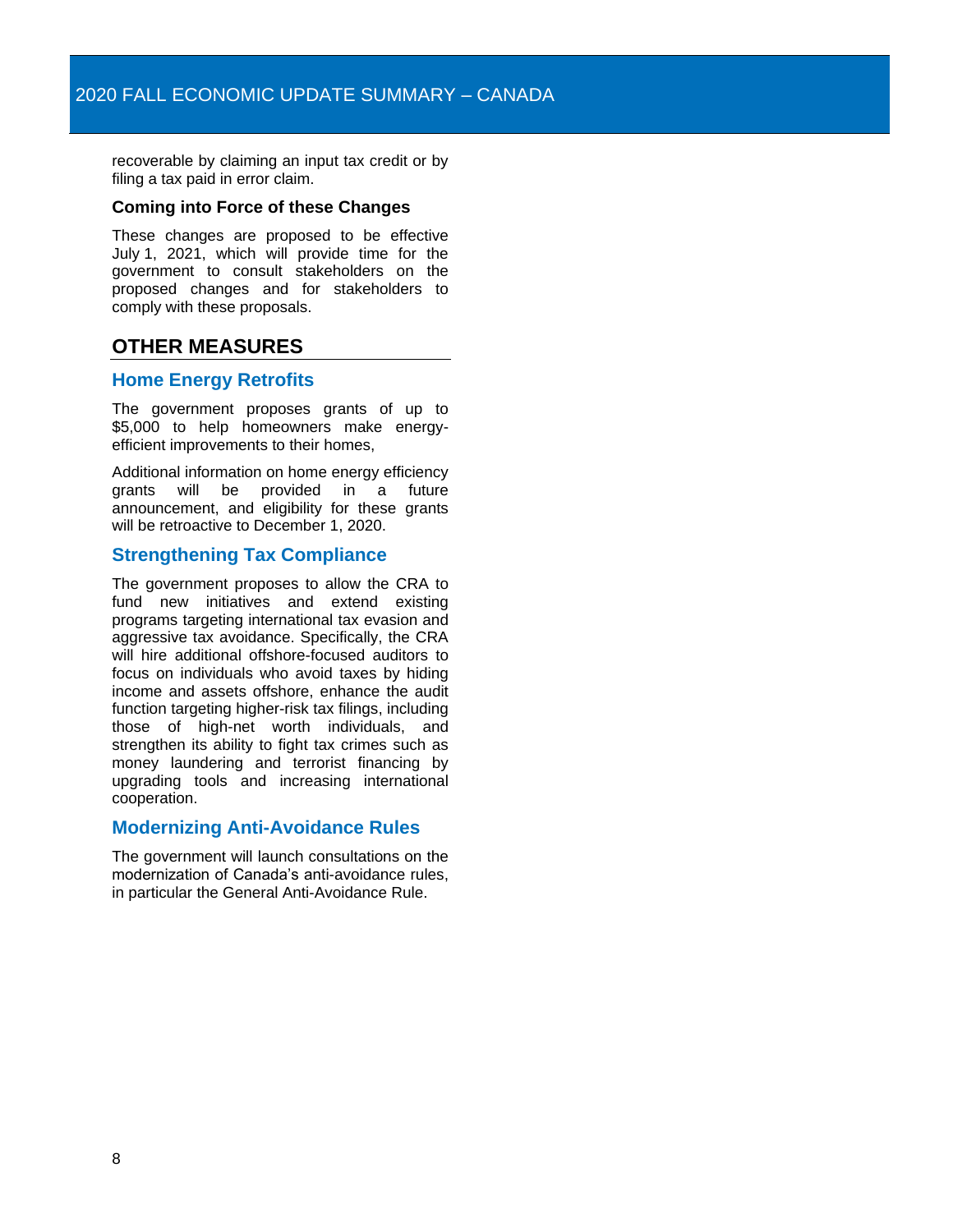# <span id="page-10-0"></span>**APPENDIX**

## **Table 2**

**Canada Emergency Wage Subsidy Reference Periods, Periods 11 to 13 (December 20, 2020 to March 13, 2021)**

| <b>Timing</b>        | Period 11               | Period 12                 | Period 13                 |
|----------------------|-------------------------|---------------------------|---------------------------|
|                      | December 20, 2020 -     | January 17, 2021 -        | February 14, 2021 -       |
|                      | <b>January 16, 2021</b> | <b>February 13, 2021</b>  | March 13, 2021            |
| General approach     | December 2020 over      | January 2021 over January | February 2021 over        |
|                      | December 2019 or        | $2020$ or                 | February 2020 or          |
|                      | November 2020 over      | December 2020 over        | January 2021 over January |
|                      | November 2019           | December 2019             | 2020                      |
| Alternative approach | December 2020 or        | January 2021 or           | February 2021 or          |
|                      | November 2020 over      | December 2020 over        | January 2021 over average |
|                      | average of January and  | average of January and    | of January and February   |
|                      | February 2020           | February 2020             | 2020                      |